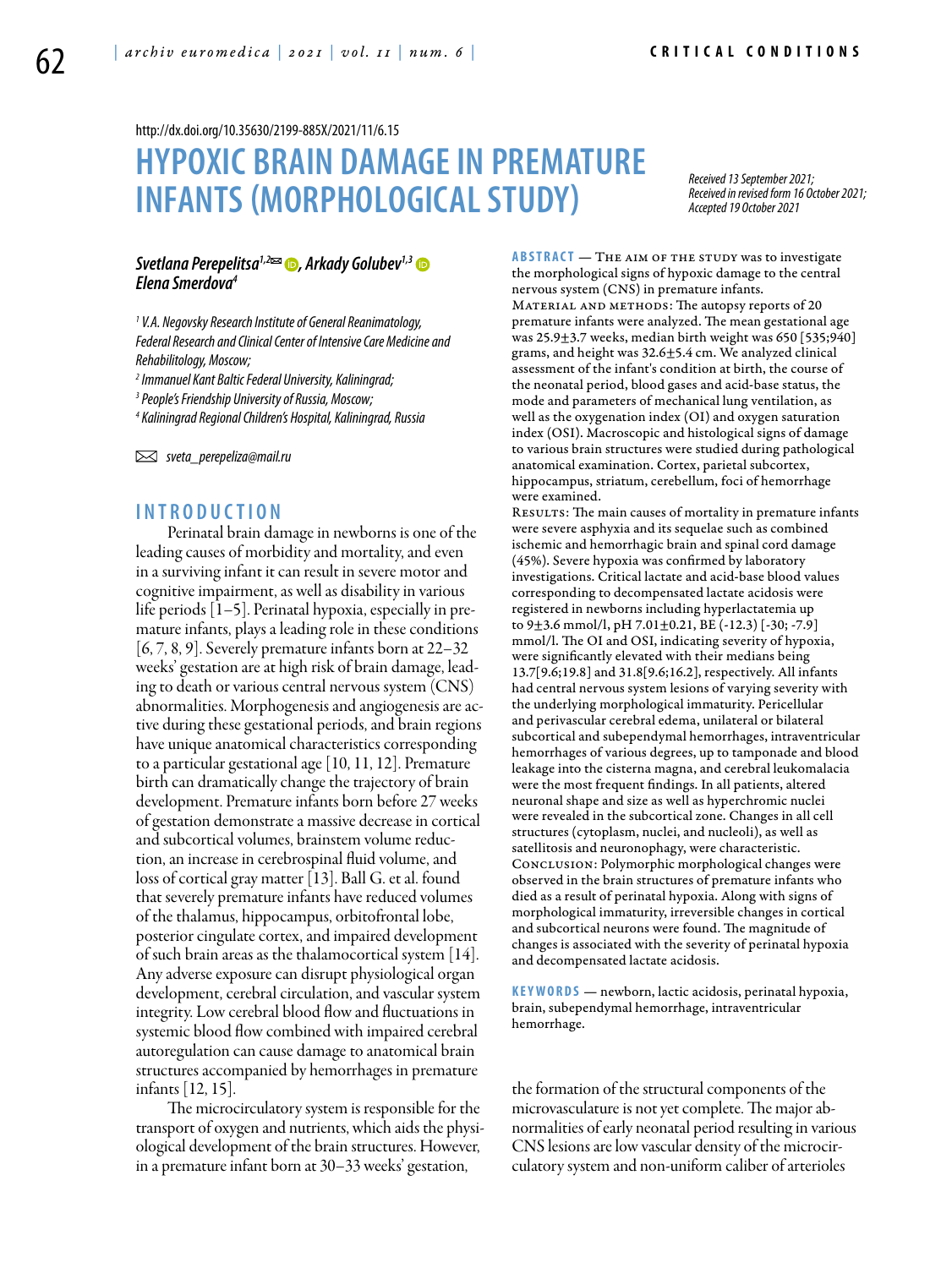and venules, which significantly worsens intracerebral circulation and increases the risk of complications. At the end of the neonatal period, when the angiogenesis is still in progress, the hemodynamic imbalance persists due to the dysregulation of capillary blood flow and functioning arteriolo-venular shunts [16].

Another issue is the presence of the germinal matrix in premature infants, which can become the main source of intraventricular hemorrhage (IVH) of varying severity if exposed to negative factors [17, 18]. Such features of germinal matrix as vascular network fragility, paucity of pericytes, insufficient fibronectin in basal lamina, promote disruption of its integrity and hemorrhages. Hypoxia and ischemia, hypercapnia, acidosis, pneumothorax, respiratory distress syndrome (RDS) of the neonate, sepsis, hemostasis disorders directly affect the anatomical structures of the germinal matrix. The impact of these adverse factors enhances the cerebral blood flow fluctuations, thus contributing to IVH development [19, 20]. There is a linear correlation between the frequency of this complication and gestational age: the smaller the gestational age, the higher the risk of hemorrhage. At the same time, IVH grade 1–2, ligation of hemodynamically significant patent ductus arteriosus, and lung diseases can contribute to delayed brain development in preterm infants in the postnatal period [13].

The aim of the study was to examine the morphology of hypoxic brain injury in premature infants.

#### **M a t e r i a l a n d M e t h o d s**

This prospective study was approved by the Independent Ethics Committee of the Clinical Research Center of Immanuel Kant Baltic Federal University and was performed at the Children's Kaliningrad Regional Hospital (Protocol 14, dated October 27, 2020). The sample included 20 premature infants who died between March 2019 and December 2020. Pathologic and histologic examination protocols were analyzed. The mean gestational age of the children was 25.9±3.7 weeks, median birth weight was 650 [535; 940] grams, and height was 32.6±5.4 cm. In the sample, 17 (85%) newborns had extremely low birth weight (ELBW). Severe asphyxia was detected at birth in 19 (95%) newborns, with a median Apgar score of 2 [1.0; 3.0] points at minute 1, and 4 [2.0; 5.0] points at minute 5. At birth, the newborns received basic or advanced life support in accordance with neonatal resuscitation guidelines [21].

The following parameters were studied:

1. Clinical assessment of a newborn, which includes Apgar score at 1 and 5 minutes postpartum.

2. Clinical evaluation of the neonatal period.

3. Blood gases, the acid-base balance and lactate levels in arterialized blood using a Gem Premier 3000 analyzer (USA).

4. Brain pathology after its extraction during autopsy and dissection according to Buyalsky-Flexig technique including examination of the surface, areas of suspected malacia, infarcts, cysts, hemorrhages, malformations. The dura and pia mater, ventricles, vascular plexuses were also examined, and evidence of hydrocephalus was assessed. After examination, frontal sections of the cerebral hemispheres according to the Fischer technique were made and the samples from the following areas were taken for analysis: cortex, parietal subcortical tissue, hippocampus, striatum, cerebellum, and hemorrhage zones. After labeling the material in plastic cassettes, the routine preparation was performed, followed by placement into Histomix homogenized mixture and preparation of paraffinembedded blocks. Histological sections were stained with hematoxylin and eosin, as well as according to Nissl. Histological examination was performed using a Nikon Eclipse 55i microscope.

Statistical analysis was performed using Statistica 10 (USA) software. Arithmetic mean (M) and standard deviation (SD) were calculated for normally distributed data. Median (Me) and interquartile range  $(Q1; Q3)$  were determined for quantitative characteristics with non-normal distribution. The character of distribution was tested using Shapiro-Wilk test.

# **R e s u l t s**

### *A review of the causes of fatal outcomes and laboratory criteria for severe perinatal hypoxia*

The major causes of death in 9 (45%) premature infants were severe asphyxia and its consequences such as combined ischemic-hemorrhagic brain and spinal cord injury, the other included neonatal ARDS and bronchopulmonary dysplasia in 6 (30%), congenital infections in 3 (15%), birth trauma in 2 (10%) cases. At birth, newborns had clinical signs of severe perinatal asphyxia such as very low Apgar score and acute respiratory failure. Clinically diagnosed severe hypoxia was confirmed by laboratory tests. Critical lactate and acid-base blood values, corresponding to decompensated lactic acidosis, such as hyperlactatemia  $(9±3.6 \text{ mmol/l})$ , abnormal pH  $(7.01±0.21)$ , and BE  $((-12.3)$  [-30.0; -7.9] mmol/l) were revealed. The neonatal period was extremely unfavorable, the measures taken did not stabilize or improve the neonates' condition. In all cases progressive deterioration resulting in death was observed. Fifteen (75%) newborns died in the early neonatal period, with a median life expectancy of 18 [11.0; 36.0] hours, and in 20 (25%) cases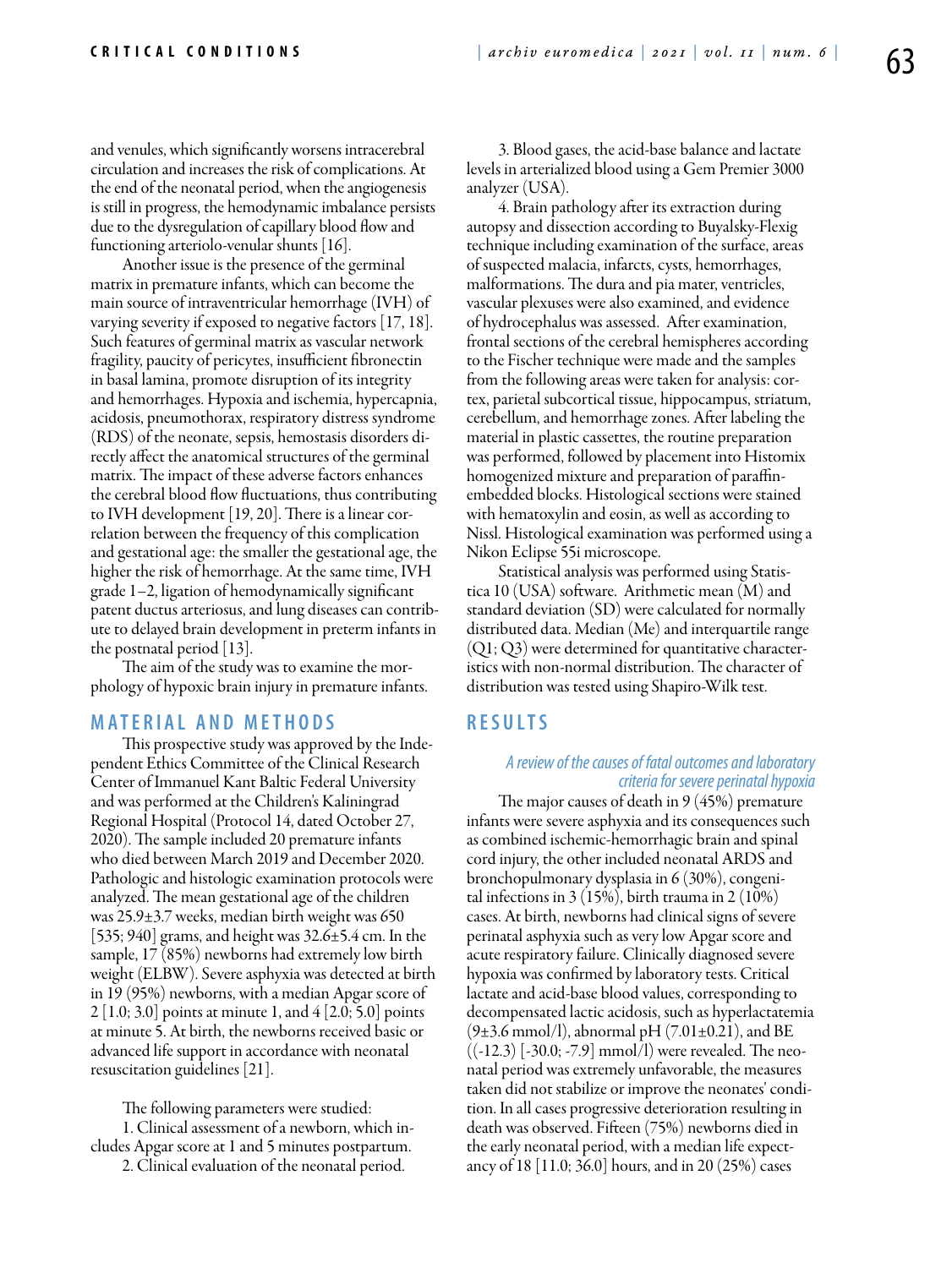the disease duration ranged from 10 to 90 days, with a median life expectancy of 19 [10.0; 28.0] days.

Brain pathomorphology in the preterm infants

The pathological examination revealed that all children had brain damage of varying severity with gestational age-specific morphological immaturity. Pathological changes in the brain structures depended on the duration of antenatal hypoxia and acid-base disorders, respiratory distress syndrome of the newborn, life expectancy and had a complex character. Pericellular and perivascular cerebral edema, unilateral or bilateral subcortical (Fig. 1), subependymal hemorrhages, intraventricular hemorrhages of various degrees, including tamponade and blood leakage into the cerebellar-medullary cistern, cerebral leukomalacia were recorded in all cases.



*Fig.1. Subcortical hemorrhage in a newborn with gestational age of 36 weeks. Hematoxylin and eosin staining. ×200*

Histological examination revealed immature neurons in all cortical layers represented by rounded, small cells with hyperchromatic nuclei and a narrow cytoplasmic rim in preterm infants born at 22–29 weeks' gestation with ELBW (Fig. 2). The most hyperchromatic nuclei were located predominantly in the second cortical neuronal layer. As gestational age increased up to 30–33 weeks, larger differentiated neurons with distinct cytoplasm appeared in layers 3 and 5 of the cortex; pyramidal neurons also occurred.

In all cases, differentiated neurons were visualized in the subcortical area, however, along with the larger ones, clusters of smaller round-shaped neurons with hyperchromatic nuclei were found. Nucleoli were detected in some of the neurons. In this zone, neuronal nucleoli were larger and intensely stained. In some nuclei chromatin was located peripherally as small granules. The karyoplasm in these nuclei was lightly stained. Nuclei and nucleoli were located peripherally: the former were found near the outer membrane



*Fig. 2. Small rounded cortical neurons at gestational age of 29 weeks. Hematoxylin and eosin staining. ×200*

of neurons, the latter lost their central location in the nucleus and were localized near the its membrane. In some neurons, nuclei were not stained, which indicated kariolysis. Clusters of intensely stained neurons, the so-called *dark* neurons, many of which deformed with irregular contours, were detected (Fig. 3). In addition, satellitosis and neuronophagy were observed. The neuronal alterations were registered both in the cerebral cortex and subcortical structures.



*Fig. 3. Subcortical neurons, dark neurons, pericellular and pericapillary edema at gestational age of 33 weeks. Hematoxylin and eosin staining. ×400*

Nissl staining revealed non-uniform dye uptake among various neurons: the *dark* ones had more intensive stain accumulation, the others were lightly stained or had chromatolysis with Nissl dye dispersion. Many neurons demonstrated stained cytoplasmic periphery with pale perinuclear region (Fig. 4).

Cortical and subcortical capillaries were irregularly engorged, pericapillary edema and diapedetic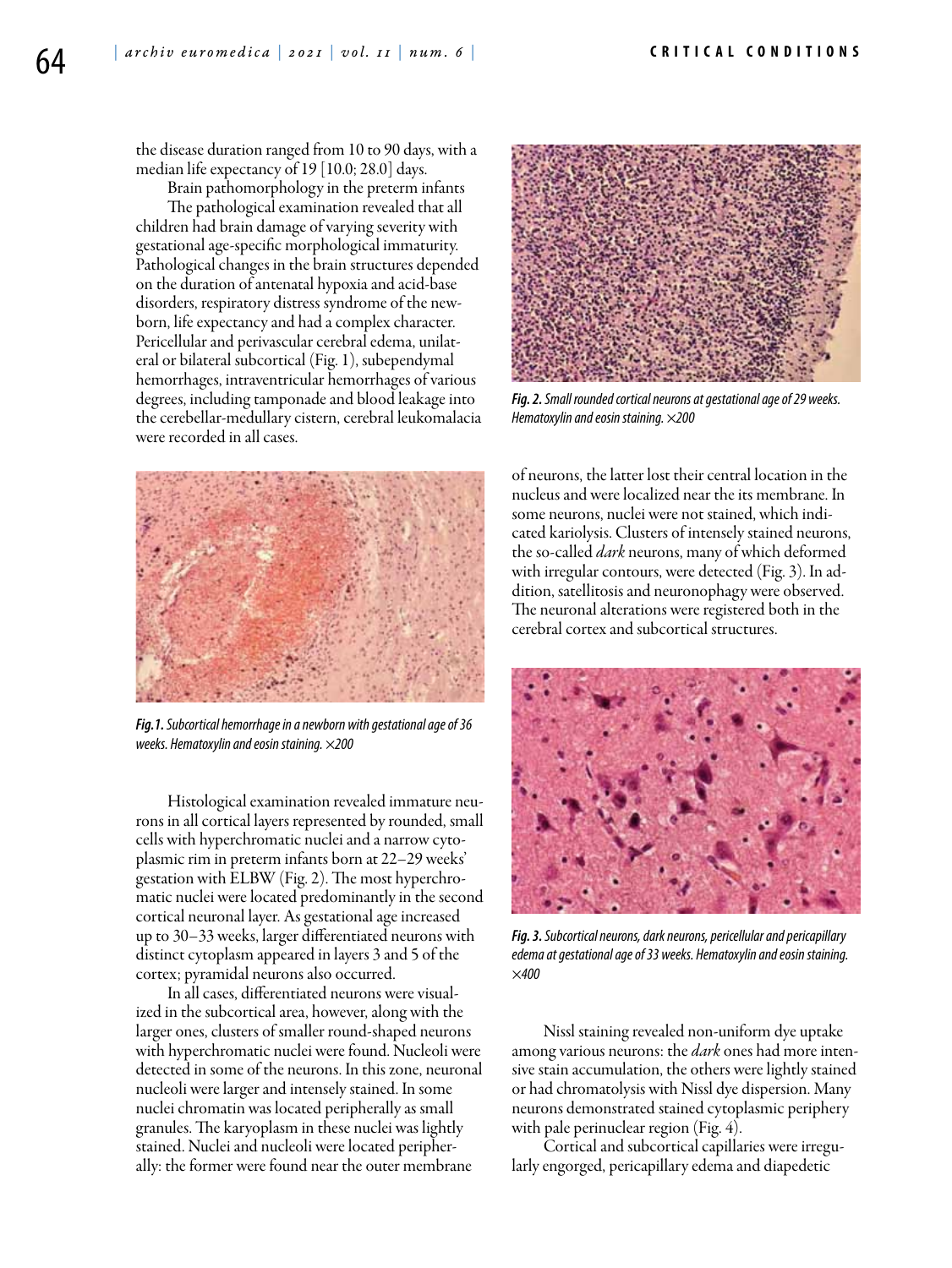

*Fig. 4. Various intensity of neuronal staining at gestational age of 36 weeks. Nissl staining. ×400*

hemorrhages were evident. The pia mater was swollen with its vessels engorged. The vascular plexus was engorged, swollen, and vacuolar dystrophy of epithelial cells was observed (Fig. 5).



*Fig. 5. Vacuolar dystrophy of vascular plexus epithelial cells at gestational age og 28 weeks. Hematoxylin and eosin staining. ×1000*

# **D i scu s s i o n**

Central nervous system development extends beyond the antenatal period far into the postnatal one. Any harmful exposure occurring during these periods can dramatically change the trajectory of brain development. One of the main factors negatively affecting this process is perinatal hypoxia, encompassing the antenatal, intrapartum and postnatal periods. The longer the antenatal hypoxia lasts, the more severe may be the hypoxic-ischemic injury to various parts of the brain in the fetus and the newborn [24, 25]. Severe antenatal hypoxia leads to neuronal death, which is associated with significant energy deficit and increased intracellular lactate production [26], directly affecting the increased levels of cytotoxic reactive oxygen species. This results in edema, swelling and necrosis of neurons [27, 28]. Hyperlactatemia found in children

at birth is an important marker of severe hypoxia. It is associated with such morphological signs as pericellular and perivascular cerebral edema, intraventricular hemorrhages of various severity, cerebral leukomalacia.

At the same time, decompensated metabolic acidosis is another marker confirming the severity of perinatal hypoxia [29], which also leads to neuronal necrosis [4, 30]. Acidosis impairs neuronal activity by affecting pH-sensitive channels such as acid-sensing ion channel 1a (ASIC1a) [31, 32] and N-methyl-Daspartate (NMDA) receptors [33].

In the case of preterm birth, the morphogenesis of CNS continues postnatally under special conditions, with a significantly increased risk of external factors impact. Ensuring the oxygenation of the developing brain in the postnatal period is the main therapeutic challenge in premature infants. Special attention should be focused on the study of cerebral blood flow variability, vasoreactivity and autoregulation, which differ dramatically in various periods of brain development [23]. Low cerebral blood flow and fluctuations in systemic hemodynamics combined with impaired cerebral autoregulation maintain hypoxia, which leads to varying damage to brain structures [15]. In preterm infants with gestational age less than 32 weeks, the periventricular white matter is the most sensitive to hypoxia, which can result in a specific type of damage, the so-called periventricular leukomalacia [34, 35].

As a result of long-term hypoxia and decompensated metabolic lactic acidosis, irreversible changes occur in the neurons of the cerebral cortex and subcortical structures. They affect all cell components including nucleus, nucleolus and cytoplasm.

### **C o n cl u s i o n**

Morphological changes in the brain of premature infants who died as a result of perinatal hypoxia are polymorphic. Along with signs of morphological immaturity, irreversible changes in cortical and subcortical neurons can be detected. The magnitude of the alterations is associated with the severity of perinatal hypoxia and decompensated lactic acidosis.

# **R efe r e n ce s**

- RICHARDSON D. K., CORCORAN J.D., ESCOBAR G.J., Lee S.K. SNAP-II and SNAPPE-II: Simplified newborn illness severity and mortality risk scores. J Pediatr. 2001;138(1):92–100. DOI: 10.1067/ mpd.2001.109608. PMID:11148519.
- 2. Morse S., Groer M., Shelton M. M., Maguire D., Ashmeade T. A. Systematic Review: The Utility of the Revised Version of the Score for Neonatal Acute Physiology among Critically Ill Neonates. J Perinat Neonatal Nurs. 2015; 29(4): 315–344. DOI: 10.1097/ JPN. 0000000000000135. PMID: 26505848. PMCID: PMC4624229. NIHMSID: NIHMS718162.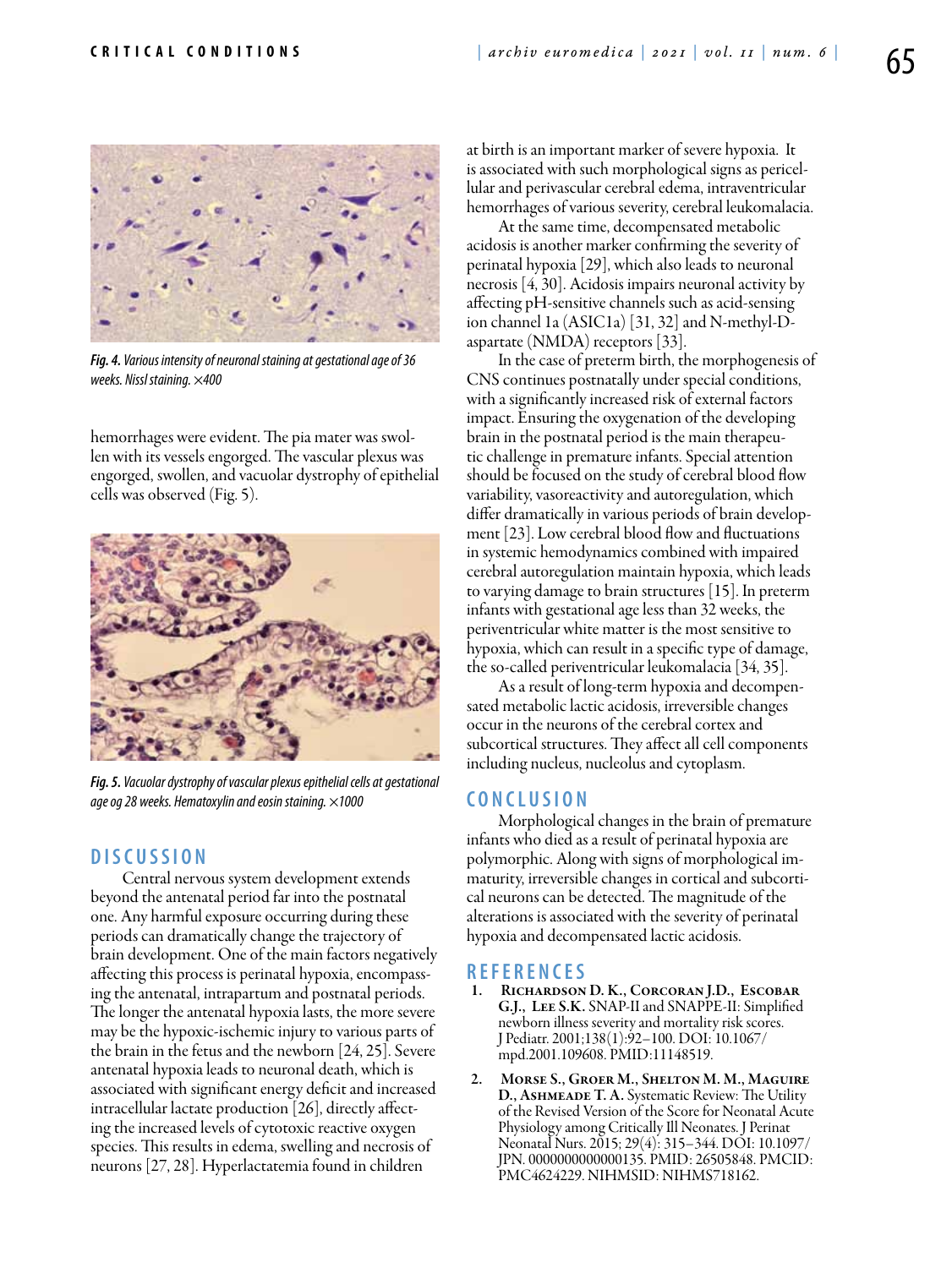- 3. Li B., Concepcion K., Meng X., .Zhang L. Brain-immune interactions in perinatal hypoxicischemic brain injury. Prog Neurobiol. 2017; 159: 50–68. DOI: 10.1016/j.pneurobio.2017.10.006. PMID: 29111451.PMCID: PMC5831511. NI-HMSID: NIHMS917586.
- 4. Bustelo M., Barkhuizen M., van den Hove D.L.A., Steinbusch H. W. M., Bruno M. A., LOIDL C.F., GAVILANES A.W.D. Clinical Implications of Epigenetic Dysregulation in Perinatal Hypoxic-Ischemic Brain Damage. Front Neurol. 2020; 11: 483. DOI: 10.3389/fneur.2020.00483. PMID: 32582011. PMCID: PMC7296108.
- 5. Harmon Q.E., Basso O., Weinberg C.R., WILCOX A.J. Two denominators for one numerator: the example of neonatal mortality. Eur J Epidemiol. 2018;33(6):523–530. DOI: 10.1007/s10654-018- 0373-0. PMID: 29516296 PMCID: PMC6023405.
- 6. Ovchinnikova T.V., Taranushenko T.E., Salmina A.B., Karpova L.N. Structure of diseases in premature children born with low and very low body mass. Pediatrics. 2018; 97 (1): 162–166.
- 7. PEREPELITSA S. A. Complex estimation of oxy-<br>genation status and lipid metabolism in newborns with perinatal hypoxy and hypovolemic shock, General Reanimatology. 2017; 13 (3): 25–34. DOI:10.15360/1813-9779-2017-3-25-34.
- 8. Golosnaya G.S., Yakovleva A.V., Zaplat- nikov A.L., Machevskaya O.Е., Trepilets S. V., Dyakonova E.N., Shnitkova E.V., Zolnikova I.V. Diagnostic value of the trophic factors in newborn with perinatal CNS damage. Pediatrics. 2017; 96 (1):  $15 - 22$ .
- 9. Leal A., Calado E., Vieira J.P., Mendonça C., Ferreira J.C., Ferreira H., Carvalho D., Furtado F., Gomes R., Monteiro J.P. Anatomical and physiological basis of continuous spike-wave of sleep syndrome after early thalamic lesions. Epilepsy Behav. 2018; 78: 243–255. DOI: 10.1016/j. yebeh.2017.08.027. PMID: 29133062.
- 10. Julvez J., Paus T., Bellinger D., Eskenazi B., Tiemeier H., Pearce N., Ritz B., White T., Ramchandani P., Gispert J.D., Desriv- ières S., Brouwer R., Boucher O., Alemany S., López-Vicente M., Suades-González E., Forns J., Grandjean P., Sunyer J. Environment and brain development: challenges in the global context. Neuroepidemiology. 2016; 46 (2): 79–82. DOI: 10.1159/000442256. PMID: 26684467.
- 11. White T., Muetzel R.L., Marroun H. E., Blanken L. M. E., Jansen P., Bolhuis K., Kocevska D., Mous S. E., Mulder R., Jad- doe V. W. V., van der Lugt A., Verhulst F. C., Tiemeier H. Paediatric population neuroimaging and the Generation R Study: the second wave. Eur J Epide- miol. 2018; 33(1): 99–125. DOI:10.1007/s10654-017- 0319-y.PMID: 29064008. PMCID: PMC5803295.
- 12. Vasung L., Turk E. A., Ferradal S. L., Sutin J, Stout J. N., Ahtam B., Lin P.-Y., Grant P. E. Exploring early human brain development

with structural and physiological neuroimaging. Neuroimage. 2019; 187: 226–254. DOI:10.1016/j. neuroimage.2018.07.041.PMID: 30041061. PMCID: PMC6537870. NIHMSID: NIHMS1030052.

- 13. Padilla N., Alexandrou G., Blennow M., LAGERCRANTZ H., ÅDÉN U. Brain Growth Gains and Losses in Extremely Preterm Infants at Term. Cerebral Cortex. 2015; 25 (7):1897–1905. https://doi. org/10.1093/cercor/bht431.
- 14. Ball G., Boardman J. P., Rueckert D., Al- jabar P., Arichi T., Merchant N., Gousias I. S, Edwards A D., Counsell S.J. The effect of preterm birth on thalamic and cortical development. Cereb Cortex. 2012; 22 (5): 1016–24. DOI:10.1093/ cercor/bhr176. PMID: 21772018. PMCID: PMC3328341.
- 15. Vik S. D, Torp H., Follestad T., Støen R., Nyrnes S. A. NeoDoppler: New ultrasound technology for continuous cerebral circulation monitoring in neonates. Pediatr Res. 2020; 87(1): 95–103 DOI:10.1038/s41390-019-0535-0. PMID: 31404920. PMCID: PMC6960092.
- 16. Михеева И.Г., Лопанчук П.А., Кузнецова Ю.А., Верещагина Т.Г., Кругляков А.Ю., Тюняева О.В. Микрососудистые нарушения у новорожденных детей различного гестационного возраста с гипоксически-ишемическим поражением ЦНС. Педиатрия. 2017; 96 (1):10–15.
- 17. Lin P.-Y., Hagan K. , Fenoglio A. , Grant P. E. , Franceschini M. A. Reduced cerebral blood flow and oxygen metabolism in extremely preterm neonates with low-grade germinal matrix - intraventricular haemorrhage. Sci Rep. 2016; 6:25903. DOI:10.1038/srep25903. PMID: 27181339. PMCID: PMC4867629.
- 18. Santhosh D., Sherman J., Chowdhury S., HUANG Z. Harnessing region-specific neurovascular signaling to promote germinal matrix vessel maturation and hemorrhage prevention. Dis Model Mech. 2019; 12(11): dmm041228. Published online 2019 Oct 10. DOI:10.1242/dmm.041228. PMID: 31601549. PMCID: PMC6899033.
- 19. BALLABH P. Pathogenesis and prevention of intraventricular hemorrhage. Clin Perinatol. 2014; 41 (1): 47–67. DOI: 10.1016/j.clp.2013.09.007. PMID: 24524446 PMCID: PMC3925310.
- 20. Hinojosa-Rodríguez M., Harmony T., Carrillo-Prado, Van Horn C. J.D., Irimia A., TORGERSON C., JACOKES Z. Clinical neuroimaging in the preterm infant: Diagnosis and prognosis. Neuroimage Clin. 2017; 16: 355–368. DOI: 10.1016/j. nicl.2017.08.015. PMCID: PMC5568883. PMID: 28861337.
- 21. Володин Н.Н. (ред.). Неонатология. Национальное руководство. Москва: ГЭОТАР-Медиа; 2019.
- 22. Rawat M., Chandrasekharan P. K., Williams A., Gugino S., Koenigsknecht C., Swartz D., Ma C. X., Mathew B., Nair J., Lakshmin-